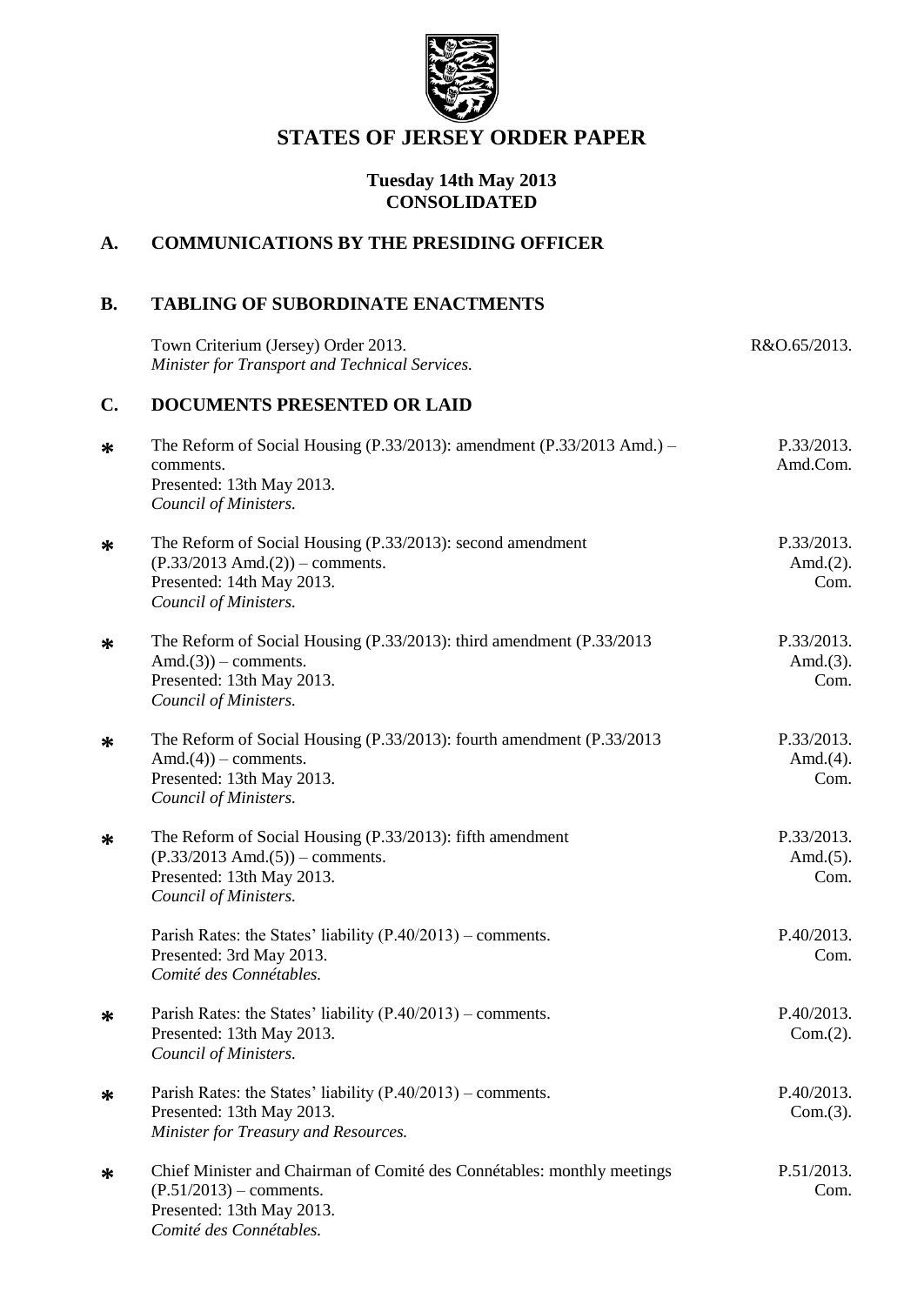

| ∗  | Chief Minister and Chairman of Comité des Connétables: monthly meetings<br>$(P.51/2013)$ – comments.                                                                                            | P.51/2013.<br>Com.(2). |
|----|-------------------------------------------------------------------------------------------------------------------------------------------------------------------------------------------------|------------------------|
|    | Presented: 13th May 2013.<br>Council of Ministers.                                                                                                                                              |                        |
|    | States of Jersey Prison Service: H.M. Prison La Moye - Annual Report 2012.<br>Presented: 3rd May 2013.<br>Minister for Home Affairs.                                                            | R.41/2013.             |
|    | Regulation of Care Law: proposals.<br>Presented: 7th May 2013.<br>Minister for Health and Social Services.                                                                                      | R.42/2013.             |
|    | Jersey Advisory and Conciliation Service: Board Members' Report and Financial<br>Statements for the year ended 31st December 2012.<br>Presented: 7th May 2013.<br>Minister for Social Security. | R.43/2013.             |
|    | Income Support: support for rental costs in the private sector.<br>Presented: 8th May 2013.<br>Minister for Social Security.                                                                    | R.44/2013.             |
|    | Housing Transformation Programme Review $(S.R. 6/2013)$ – response of the<br>Minister for Housing.<br>To be presented: 10th May 2013.<br>Minister for Housing.                                  | S.R.6/2013.<br>Res.    |
|    | Draft Discrimination (Jersey) Law 201-.<br>Presented: 3rd May 2013.<br>Health, Social Security and Housing Scrutiny Panel.                                                                      | S.R.7/2013.            |
|    | Draft Discrimination (Jersey) Law 201- $(S.R.7/2013)$ – response of the Minister<br>for Social Security.<br>Presented: 7th May 2013.<br><b>Minister for Social Security.</b>                    | S.R.7/2013.<br>Res.    |
| ∗  | Customs and Immigration Service: resources for prevention of importation of<br>drugs.<br>Presented: 14th May 2013.<br><b>Education and Home Affairs Scrutiny Panel.</b>                         | S.R.8/2013.            |
| D. | <b>NOTIFICATION OF LODGED PROPOSITIONS</b>                                                                                                                                                      |                        |
|    | Victoria and George V Cottage Homes (Repeal of General Principles)<br>(P.44/2013): amendment.<br>Lodged: 3rd May 2013.<br>Deputy G.P. Southern of St. Helier.                                   | P.44/2013.<br>Amd.     |
|    | Draft Succession to the Crown (Jersey) Law 201-.<br>Lodged: 8th May 2013.<br>Chief Minister.                                                                                                    | P.57/2013.             |

## **E. WITHDRAWAL OF LODGED PROPOSITIONS**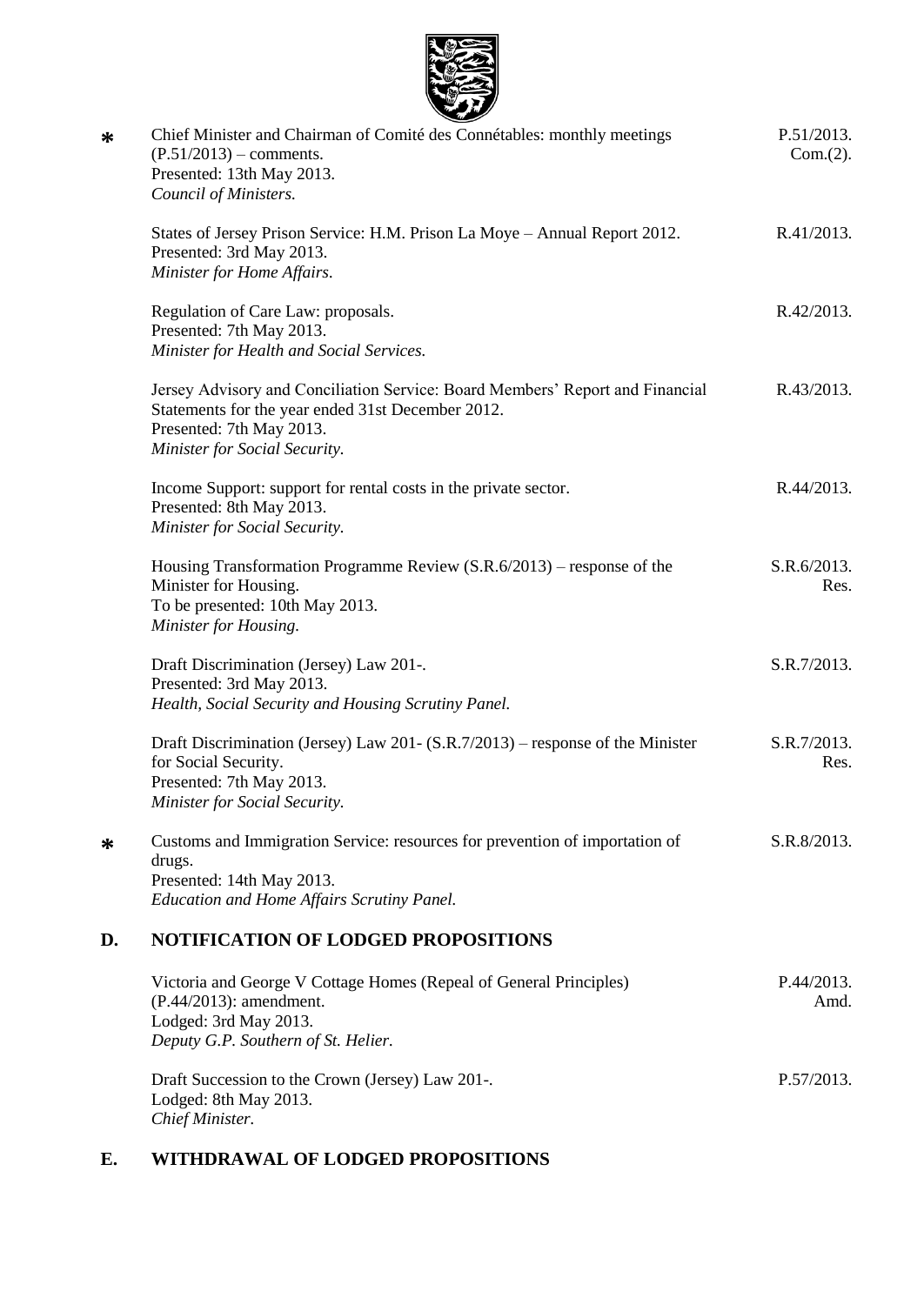

## **F. APPOINTMENT OF MINISTERS, COMMITTEES AND PANELS**

## **G. MATTERS OF PRIVILEGE**

## **H. PETITIONS**

## **I. QUESTIONS**

### (a) – **Written Questions**

*(attached)*

- 1. The Minister for Social Security will table an answer to a question asked by the Connétable of St. John regarding the housing component of income support and the impact of the housing transformation programme.
- 2. The Minister for Treasury and Resources will table an answer to a question asked by the Connétable of St. John regarding the impact of the increase in rents proposed in the housing transformation programme.
- 3. The Minister for Planning and Environment will table an answer to a question asked by the Connétable of St. John regarding assistance to the local fishing industry.
- 4. The Minister for Health and Social Services will table an answer to a question asked by Deputy R.G. Le Hérissier of St. Saviour regarding increases in rates of diabetes.
- 5. The Minister for Housing will table an answer to a question asked by Senator A. Breckon regarding the amount of rent per household that was paid to the Treasury in 2012.
- 6. The Minister for Treasury and Resources will table an answer to a question asked by Senator A. Breckon regarding the amount of rental income received by the Treasury.
- 7. The Minister for Planning and Environment will table an answer to a question asked by the Connétable of St. John regarding the listing of parish property.
- 8. The Chairman of the Comité des Connétables will table an answer to a question asked by the Deputy G.C.L. Baudains of St. Clement regarding the issuing of firearms licences.
- 9. The Chairman of the Environment Scrutiny Panel will table an answer to a question asked by Deputy G.C.L. Baudains of St. Clement regarding a scrutiny review of the bus service.
- 10. The Chairman of the Privileges and Procedures Committee will table an answer to a question asked by Deputy G.C.L. Baudains of St. Clement regarding an analysis of the States with 42 members.
- 11. The Minister for Social Security will table an answer to a question asked by Deputy G.C.L. Baudains of St. Clement regarding the effects of zero hours contracts.
- 12. The Minister for Planning and Environment will table an answer to a question asked by Deputy J.H. Young of St. Brelade regarding the Aarhus Convention.
- 13. The Minister for Housing will table an answer to a question asked by Deputy G.P. Southern of St. Helier regarding the weighted average for rent rises.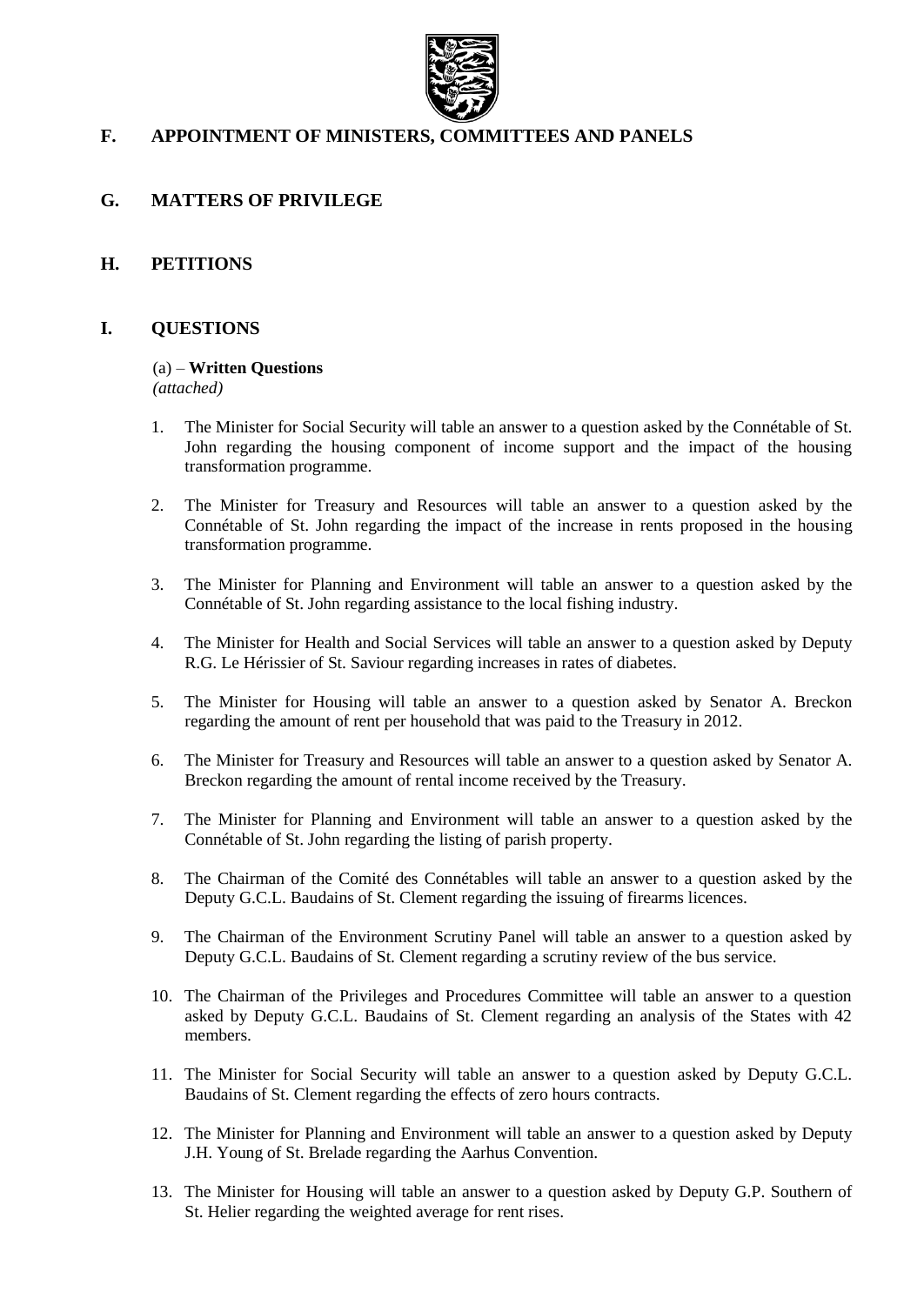

- 14. The Minister for Treasury and Resources will table an answer to a question asked by Deputy G.P. Southern of St. Helier regarding the protection of tenants through income support.
- 15. The Minister for Housing will table an answer to a question asked by Deputy G.P. Southern of St. Helier regarding population projections used when preparing the housing transformation programme.
- 16. H.M. Attorney General will table an answer to a question asked by Deputy J.H. Young of St. Brelade regarding the Aarhus Convention.
- 17. The Chairman of the Environment Scrutiny Panel will table an answer to a question asked by Deputy G.C.L. Baudains of St. Clement regarding a scrutiny review of the planning process.

#### **(b) – Oral Questions**

(120 minutes)

1. Deputy of St. Peter will ask the following question of the Minister for Health and Social Services–

"In light of the ongoing presence of full time residents at Eden House, could the Minister explain what help, if any, is being offered to families who would usually receive respite at the centre?"

2. Deputy G.P. Southern of St. Helier will ask the following question of the Minister for Housing –

"Will the Minister release to members the updated/replacement Wilcox (Sector) report showing the impact on social rents of his proposal to increase levels from 69% of private sector rents currently to 90% on income support funding and on a weighted average increase in rents levels previously calculated at £39 weekly?"

3. Deputy J.A.N. Le Fondré of St. Lawrence will ask the following question of the Minister for Housing –

"Would the Minister confirm the overall net financial impact to the States of the Housing Transformation Programme (as per P.33/2013) for 2015 including any increased costs in Social Security (including the impact upon the private sector as laid out in R.44/2013) and after taking account of any returns to Treasury from the new company and any other financial matters arising as a result of P.33?"

4. Deputy M. Tadier of St. Brelade will ask the following question of the Minister for Social Security –

"Will the Minister confirm that individuals who qualify for carers' allowance may not also claim their Old Age Pension and, if so, does the Minister consider this is appropriate?"

5. The Connétable of St. John will ask the following question of the Minister for Economic Development –

"In light of the advertisement seeking expressions of interest for the Sailors Rest Café on the New North Quay, can the Minister state who currently owns the building and the business and would he also give details of the terms of the current lease, the area of the site and details of any proposals for the café site?"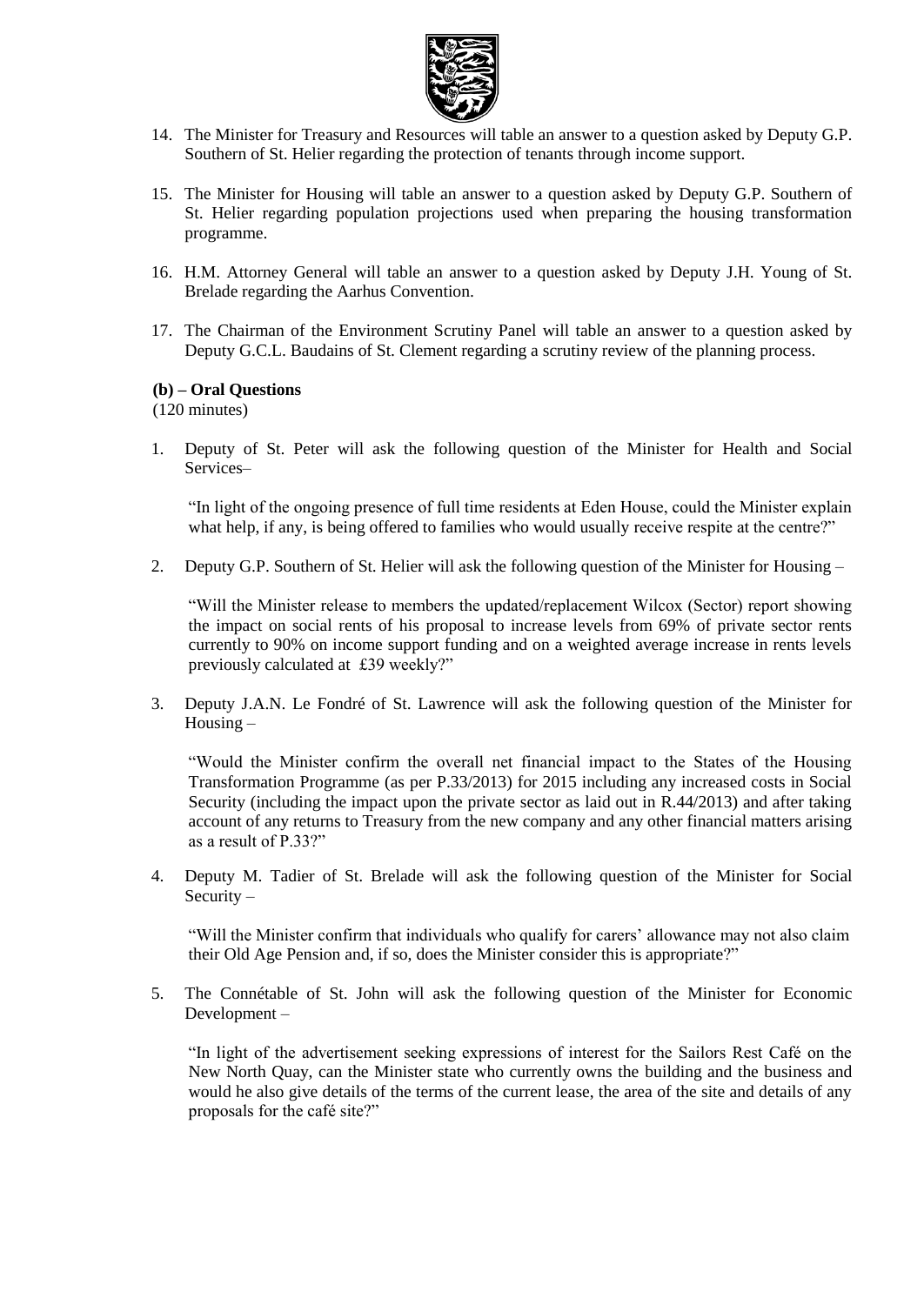

6. Deputy G.C.L. Baudains of St. Clement will ask the following question of the Minister for Transport and Technical Services –

"Would the Minister inform members whether the incinerator continues to suffer problems and, if so, identify those periods it has been out of action so far this year, and would he in particular state whether the combustion is so poor that grate ash has to be sifted in order to return unburnt material to the furnace?"

7. Senator S.C. Ferguson will ask the following question of the Chief Minister –

"Will the Chief Minister confirm that, in common with best practice, 'gagging' clauses will no longer be permitted in compromise agreements?"

8. Deputy T.M. Pitman of St. Helier will ask the following question of the Chief Minister –

"Further to concerns raised by a member of the public travelling on the same flight as the Assistant Chief Minister with responsibility for external relations, that he was able to identify details of both the victim and alleged abuser in the suspension of the Dean's Commission case, does the Chief Minister stand by his statement that the only document being read was the Korris Report which does not contain names?"

9. Deputy G.P. Southern of St. Helier will ask the following question of the Minister for Social Security –

"What evidence does the Minister have to support the statement in R.44/2013 that private sector rents are not "clustered" around income support levels and that raising the level of rental support to private sector IS claimants will not lead to further increases in private sector rent levels?"

10. Deputy J.A.N. Le Fondré of St. Lawrence will ask the following question of the Minister for  $H \overline{\text{ousing}}$  –

"Would the Minister confirm the net increase in units of accommodation for social rental purposes arising to the new Housing Company as identified in P.33/2013 over the next 20 years?"

11. Deputy G.C.L. Baudains of St. Clement will ask the following question of the Chief Minister –

"Is the Chief Minister confident that sub-contracting and zero-hour contracts will be captured by the new control of housing and work regulations?"

12. The Connétable of St. John will ask the following question of the Minister for Health and Social Services –

"Would the Minister state how many responses have been received to date in response to the consultation document on the draft Public Health and Safety (Dwellings) (Jersey) Law and, of these responses, how many have been supportive of the proposals and how many have been critical and would she further state who initiated the drafting of this legislation and what the cost has been so far?"

13. Deputy T.M. Pitman of St. Helier will ask the following question of the Chairman of Privileges and Procedures Committee –

"Given that Option B actually gained a total of only 8,190 votes of the total 16,749 cast and thus achieved only 48.8per cent of the vote, why is the Committee putting this option forward, having failed to achieve even 50 per cent of the vote?"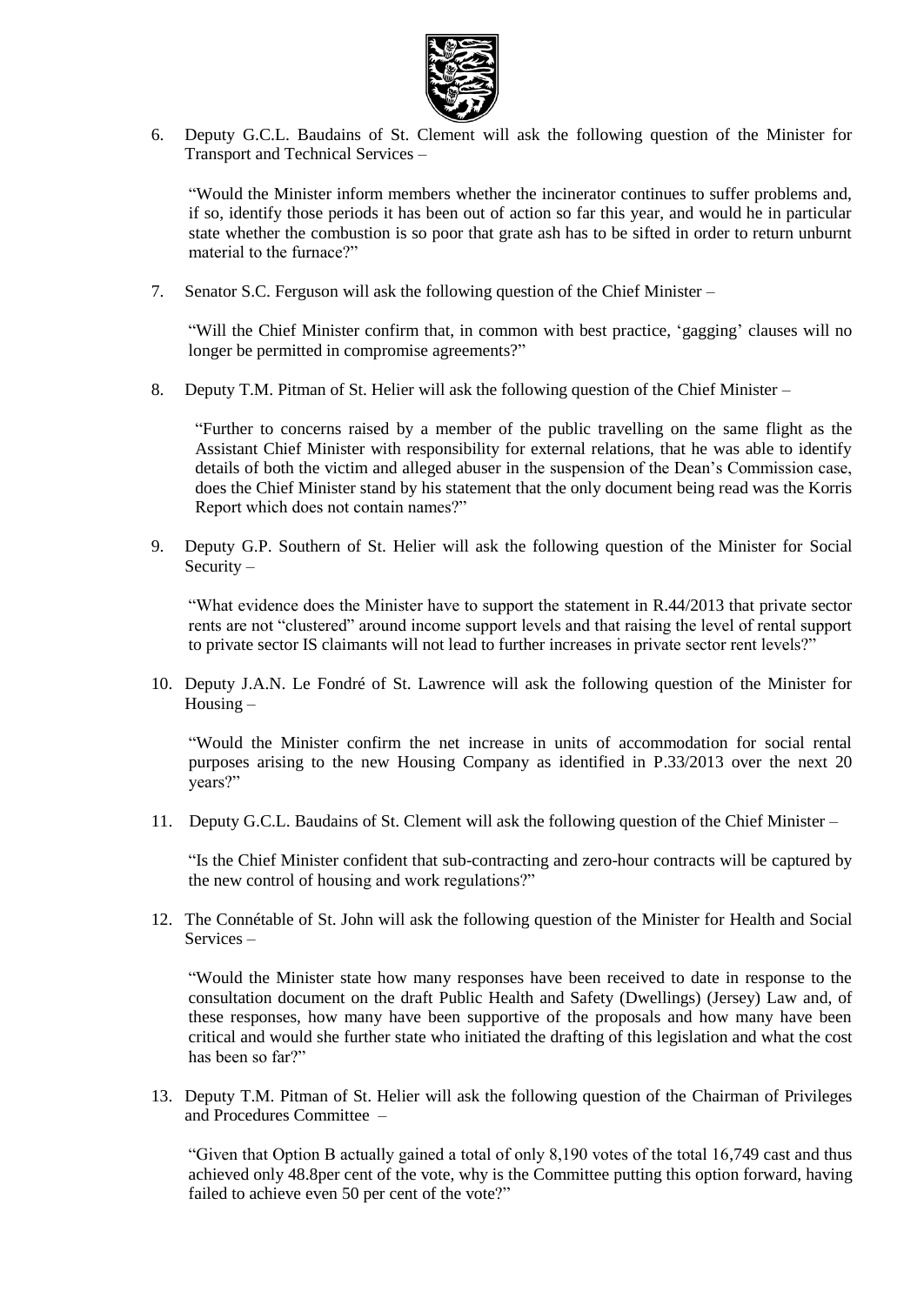

14. Deputy M. Tadier of St. Brelade will ask the following question of the Chief Minister -

"Given the Chief Minister's assertion last year that "There is no wish or need to accommodate or to give encouragement to those who seek to involve Jersey in aggressive tax planning schemes" (Hansard 26.6.2012), will the Chief Minister carry out an investigation to ascertain the extent to which such schemes are used in the island, to confirm his position in this matter?"

### **(c) – Questions to Ministers without notice (30 minutes) –**

1st question period – Minister for Transport and Technical Services

2nd question period – Minister for Home Affairs

## **J. PERSONAL STATEMENTS**

## **K. STATEMENTS ON A MATTER OF OFFICIAL RESPONSIBILITY**

### **L. PUBLIC BUSINESS**

**\***

**\***

| Draft Discrimination (Jersey) Law 201-.<br>Lodged: 15th January 2013.<br>Minister for Social Security.                                                   | P.6/2013.                          |
|----------------------------------------------------------------------------------------------------------------------------------------------------------|------------------------------------|
| Draft Discrimination (Jersey) Law 201- $(P.6/2013)$ – amendment.<br>Lodged: 30th April 2013.<br>Minister for Social Security.                            | P.6/2013.<br>Amd.                  |
| The Reform of Social Housing.<br>Lodged: 4th March 2013.<br>Council of Ministers.                                                                        | P.33/2013.                         |
| The Reform of Social Housing (P.33/2013): amendment.<br>Lodged: 16th April 2013.<br>Health, Social Security and Housing Scrutiny Panel.                  | P.33/2013.<br>Amd.                 |
| The Reform of Social Housing (P.33/2013): amendment (P.33/2013 Amd.) –<br>comments.<br>Presented: 13th May 2013.<br>Council of Ministers.                | P.33/2013.<br>Amd.Com.             |
| The Reform of Social Housing (P.33/2013): second amendment.<br>Lodged: 16th April 2013.<br>Deputy G.P. Southern of St. Helier.                           | P.33/2013.<br>Amd. $(2)$           |
| The Reform of Social Housing (P.33/2013): second amendment<br>$(P.33/2013$ Amd. $(2))$ – comments.<br>Presented: 14th May 2013.<br>Council of Ministers. | P.33/2013.<br>Amd. $(2)$ .<br>Com. |
| The Reform of Social Housing (P.33/2013): third amendment.<br>Lodged: 16th April 2013.<br>Deputy J.A.N. Le Fondré of St. Lawrence.                       | P.33/2013.<br>Amd. $(3)$           |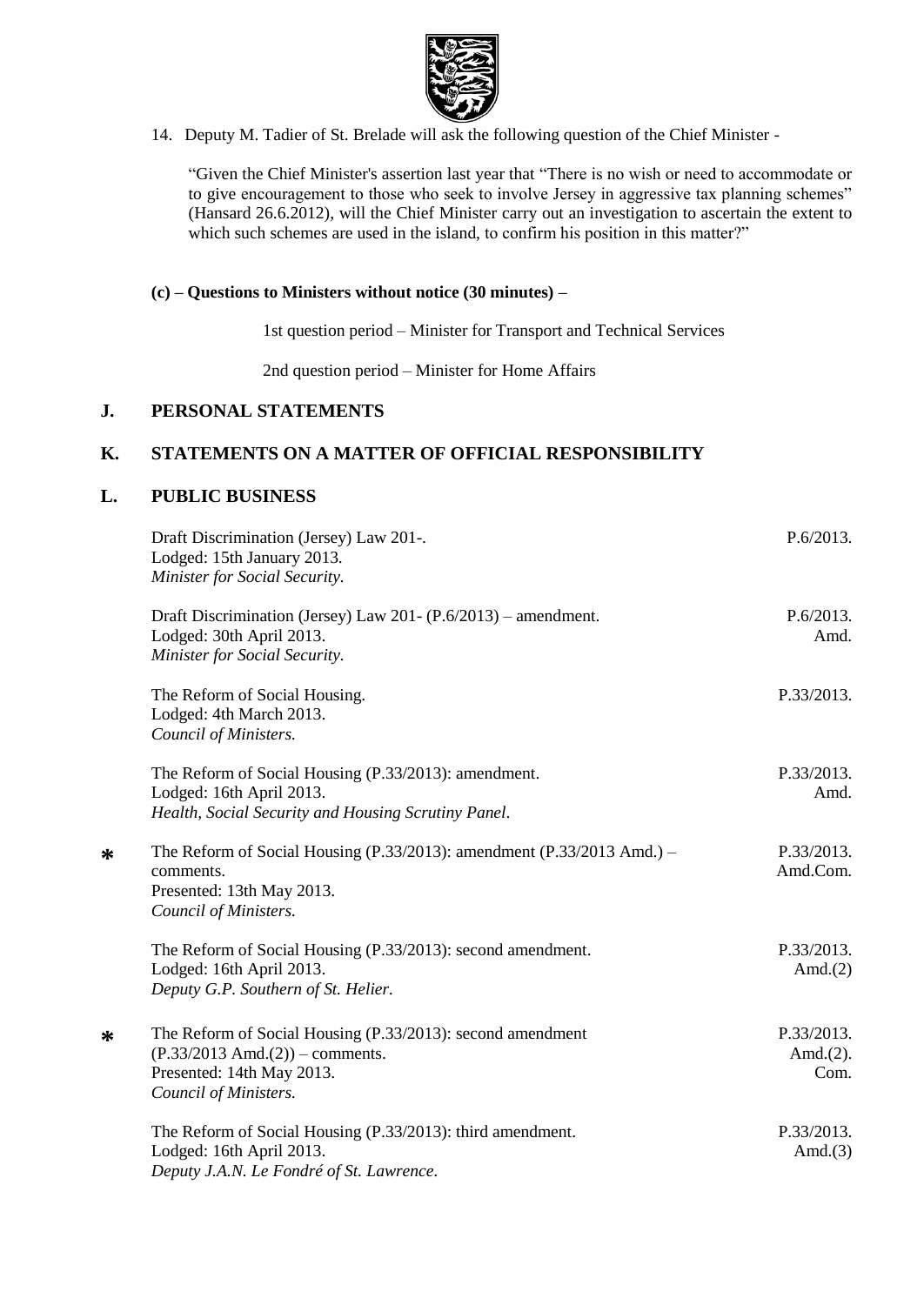

| $\ast$ | $\sim$ $\sim$<br>The Reform of Social Housing $(P.33/2013)$ : third amendment $(P.33/2013$ Amd. $(3)$ )<br>- comments.<br>Presented: 13th May 2013.<br>Council of Ministers. | P.33/2013.<br>Amd. $(3)$ .<br>Com. |
|--------|------------------------------------------------------------------------------------------------------------------------------------------------------------------------------|------------------------------------|
|        | The Reform of Social Housing (P.33/2013): fourth amendment.<br>Lodged: 17th April 2013.<br>Deputy T.A. Vallois of St. Saviour.                                               | P.33/2013.<br>Amd. $(4)$           |
| ∗      | The Reform of Social Housing (P.33/2013): fourth amendment (P.33/2013)<br>$Amd.(4))$ – comments.<br>Presented: 13th May 2013.<br>Council of Ministers.                       | P.33/2013.<br>Amd. $(4)$ .<br>Com. |
|        | The Reform of Social Housing (P.33/2013): fifth amendment.<br>Lodged: 16th April 2013.<br>Deputy J.A.N. Le Fondré of St. Lawrence.                                           | P.33/2013.<br>Amd. $(5)$           |
| ∗      | The Reform of Social Housing (P.33/2013): fifth amendment<br>$(P.33/2013$ Amd. $(5))$ – comments.<br>Presented: 13th May 2013.<br>Council of Ministers.                      | P.33/2013.<br>Amd. $(5)$ .<br>Com. |
|        | Parish Rates: the States' liability.<br>Lodged: 20th March 2013.<br>Connétable of St. Helier.                                                                                | P.40/2013.                         |
|        | Parish Rates: the States' liability $(P.40/2013)$ – comments.<br>Presented: 3rd May 2013.<br>Comité des Connétables.                                                         | P.40/2013.<br>Com.                 |
| ∗      | Parish Rates: the States' liability $(P.40/2013)$ – comments.<br>Presented: 13th May 2013.<br>Council of Ministers.                                                          | P.40/2013.<br>Com.(2).             |
| ∗      | Parish Rates: the States' liability $(P.40/2013)$ – comments.<br>Presented: 13th May 2013.<br>Minister for Treasury and Resources.                                           | P.40/2013.<br>Com.(3).             |
|        | Draft Procureurs du Bien Public (Terms of Office) (Jersey) Law 201-.<br>Lodged: 2nd April 2013.<br>Comité des Connétables.                                                   | P.45/2013.                         |
|        | Manual Workers' Joint Council: Employers' Side membership.<br>Lodged: 10th April 2013.<br><b>States Employment Board.</b>                                                    | P.49/2013.                         |
|        | Chief Minister and Chairman of Comité des Connétables: monthly meetings.<br>Lodged: 16th April 2013.<br>Deputy M. Tadier of St. Brelade.                                     | P.51/2013.                         |
| ∗      | Chief Minister and Chairman of Comité des Connétables: monthly meetings<br>$(P.51/2013)$ – comments.<br>Presented: 13th May 2013.<br>Comité des Connétables.                 | P.51/2013.<br>Com.                 |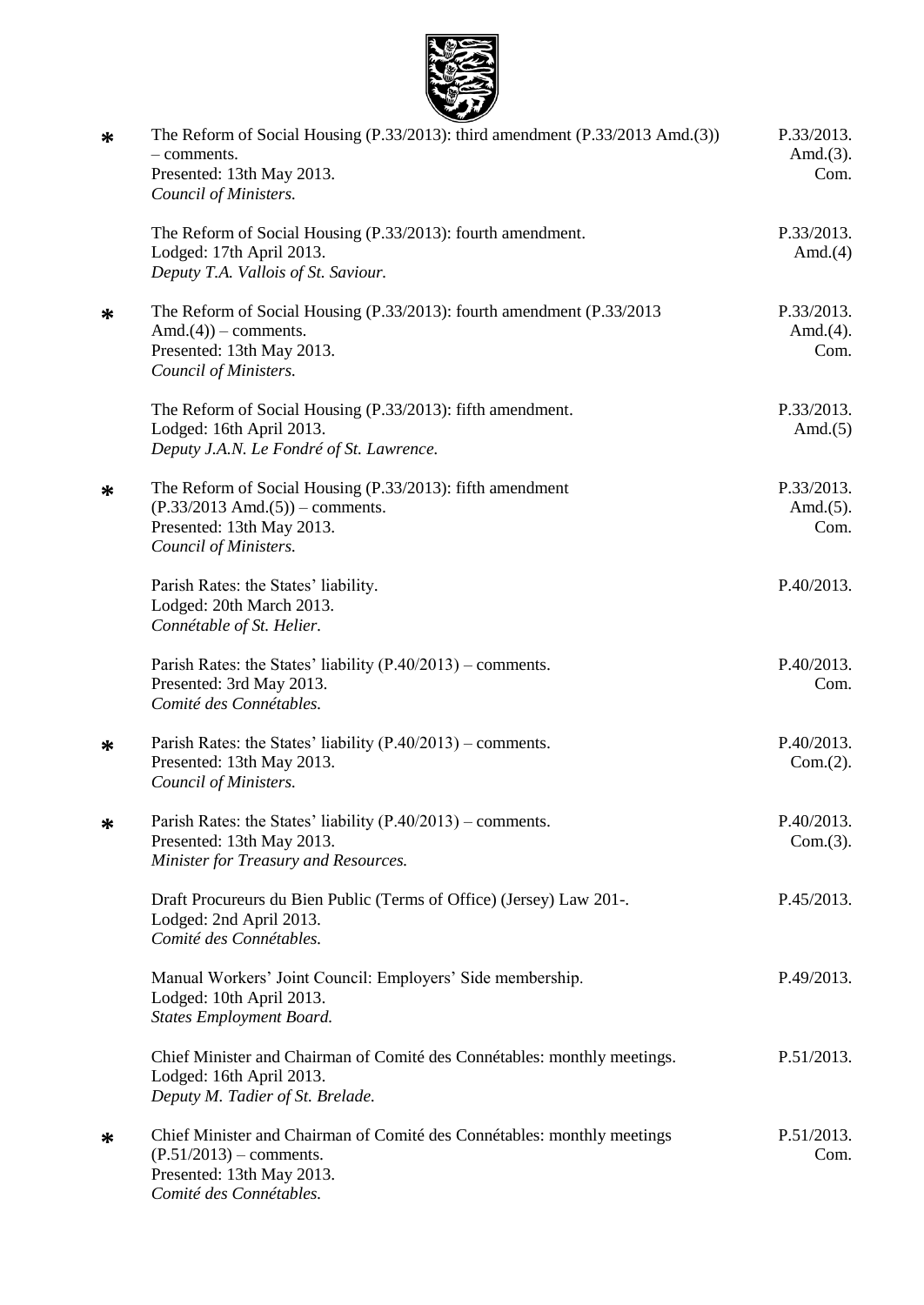

| ∗         | Chief Minister and Chairman of Comité des Connétables: monthly meetings<br>$(P.51/2013)$ – comments.<br>Presented: 13th May 2013.<br>Council of Ministers.                                                                                                          | P.51/2013.<br>Com.(2). |
|-----------|---------------------------------------------------------------------------------------------------------------------------------------------------------------------------------------------------------------------------------------------------------------------|------------------------|
| <b>M.</b> | <b>ARRANGEMENT OF PUBLIC BUSINESS</b>                                                                                                                                                                                                                               |                        |
|           | 4th June 2013                                                                                                                                                                                                                                                       |                        |
|           | Committee of Inquiry: costs for local businesses.<br>Lodged: 25th February 2013.<br>Senator A. Breckon.                                                                                                                                                             | P.31/2013.             |
|           | Victoria and George V Cottage Homes (Repeal of General Principles).<br>Lodged: 28th March 2013.<br>Minister for Housing.                                                                                                                                            | P.44/2013.             |
|           | Victoria and George V Cottage Homes (Repeal of General Principles) (P.44/2013):<br>amendment.<br>Lodged: 3rd May 2013.<br>Deputy G.P. Southern of St. Helier.                                                                                                       | P.44/2013.<br>Amd.     |
|           | Ratification of the Agreement between the Government of Jersey and the<br>Government of the Isle of Man for the Avoidance of Double Taxation and the<br>Prevention of Fiscal Evasion with Respect to Taxes on Income.<br>Lodged: 3rd April 2013.<br>Chief Minister. | P.46/2013.             |
|           | Ratification of the Agreement between the Government of Jersey and the States of<br>Guernsey for the Avoidance of Double Taxation and the Prevention of Fiscal<br>Evasion with Respect to Taxes on Income.<br>Lodged: 3rd April 2013.<br>Chief Minister.            | P.47/2013.             |
|           | Draft Unlawful Public Entertainments (Jersey) Regulations 201-.<br>Lodged: 8th April 2013.<br>Minister for Home Affairs.                                                                                                                                            | P.48/2013.             |
|           | Draft Taxation (Accounting Records) (Jersey) Regulations 201-.<br>Lodged: 15th April 2013.<br>Chief Minister.                                                                                                                                                       | P.50/2013.             |
|           | Draft Control of Housing and Work (Business Licences – Annual Charges for<br>Registered Persons) (Jersey) Regulations 201-.<br>Lodged: 23rd April 2013.<br>Chief Minister.                                                                                          | P.52/2013.             |
|           | Draft Control of Housing and Work (Transitional and Consequential Provisions)<br>(No. 2) (Jersey) Regulations 201-.<br>Lodged: 23rd April 2013.<br>Chief Minister.                                                                                                  | P.53/2013.             |
|           | Draft Education (Amendment No. 2) (Jersey) Law 201-.<br>Lodged: 23rd April 2013.<br>Minister for Education, Sport and Culture.                                                                                                                                      | P.54/2013.             |